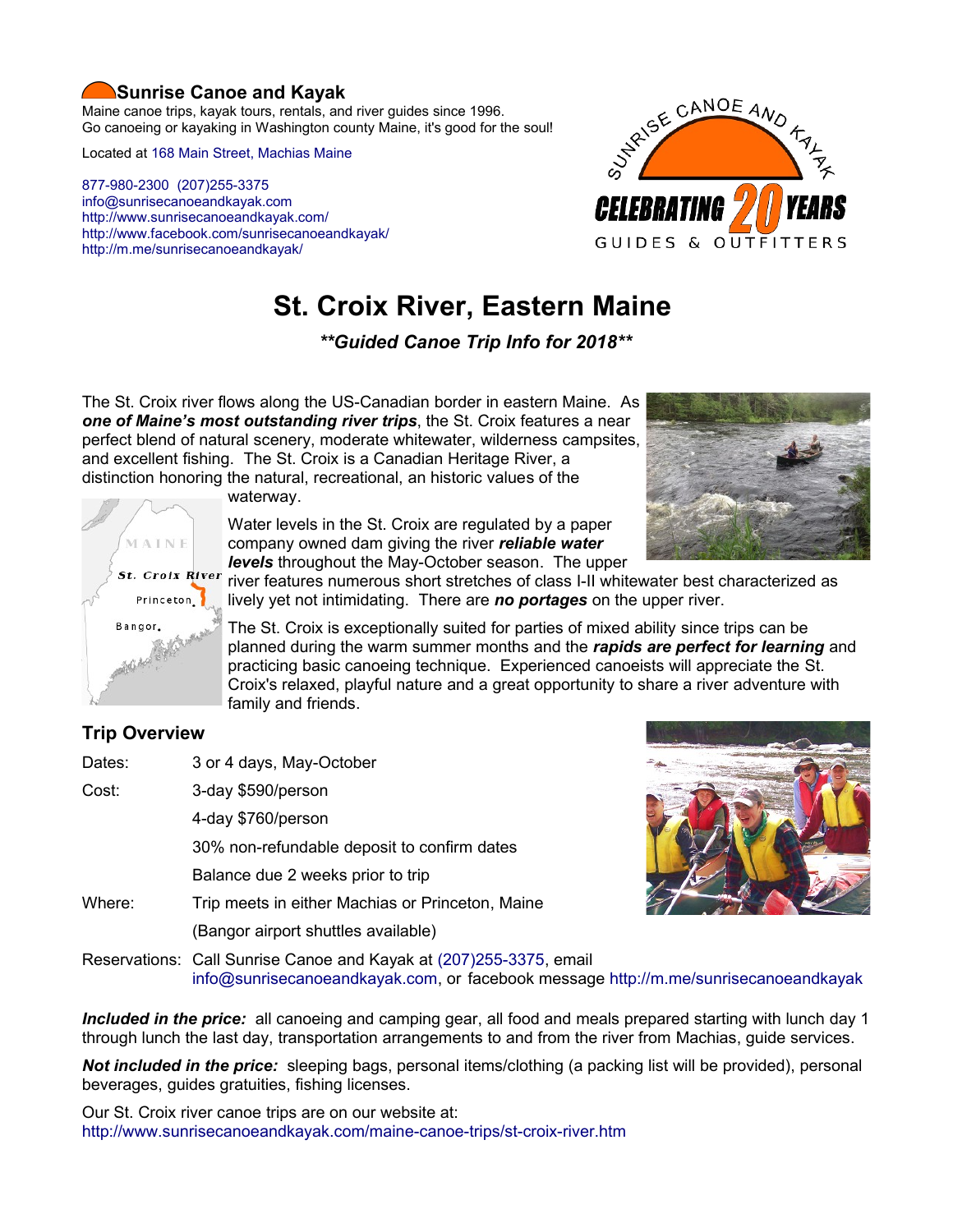

# **Our Guided Trips**

Our canoe trips are *led by Master Maine Guides* who have worked as professional river guides for over 20 years. All of our guides share an emphasis for safety and education as well as a passion for river trips.

#### **Before Your Trip**

Our goal is to meet if not exceed your expectations while providing a river trip you will not soon forget. Your trip forms are very helpful to us in striving to meet this goal. Each individual should fill out and return a completed trip form to us at their earliest convenience.

Your guide will be in contact with you prior to your trip to answer any questions you might have concerning the trip or preparing for it. Your guide will also want your input in preparing the menu for the trip and may have specific questions for you after receiving your trip forms. You can access our trip forms online at: <http://www.sunrisecanoeandkayak.com/maine-canoe-trips/trip-forms.pdf>

# **First Day Of Your Trip**

Your guide(s) will meet you the morning of your trip and travel to the put-in. At the put-in, they will cover canoe packing procedures and conduct a basic dry-land canoeing/river orientation including a safety briefing. Then you will put in and head down river where you will encounter rapids on your first day!

#### **Instruction**

*The first 10 miles of the St. Croix are like river canoeing 101*- perfect for teaching and practicing basic whitewater canoeing skills! During the first day and following morning of your trip, your guide will cover *basic river canoeing* with your party and provide detailed tandem canoeing instruction for those interested.





*Solo canoeing* is a specialty of your guides and if you are interested they will be happy to teach you the skills you need

to paddle your own canoe down the rapids! Solo canoeing is a rewarding challenge and the St. Croix is a great river to learn on. All you need is the enthusiasm!

*Canoe poling* is another skill your guides rely on and will be happy to teach you the basics. The middle sections of the river are the best stretches to learn poling on and poling is easier if you are in a solo canoe. If you are taking a solo canoe, make sure to tell your guides to bring a setting pole for you as well!

#### **Camping**

Camping is at designated primitive sites along the river. These sites will have as a picnic table, established fire ring, privy, and spots for setting up your tent. Other than these few simple improvements there are no other services available along the river.

At your first camp, your guide(s) will assist you in setting up your tenting area for the first time including instruction on pitching your tent if you are using an unfamiliar model. After that there is time for swimming, fishing, or just relaxing while dinner is being prepared by your guide(s) over an open fire.

#### **Meals**

Morning and evening meals are prepared by your guide over an open fire. The entrees change each day. Typical morning meals include ham and eggs, french toast and bacon, and pancakes with sausage accompanied with fresh fruit, cereal, juice, coffee, and tea. Evening meals include chicken stir fry, breaded pork chops with green beans, marinated steak with rice, or pasta dishes with a hearty red or white sauce accompanied by appetizer, wine, and dessert. Lunches are buffet style with deli meats and cheeses, bread or wraps, fresh fruits and vegetables, pickles, chips, and cookies.



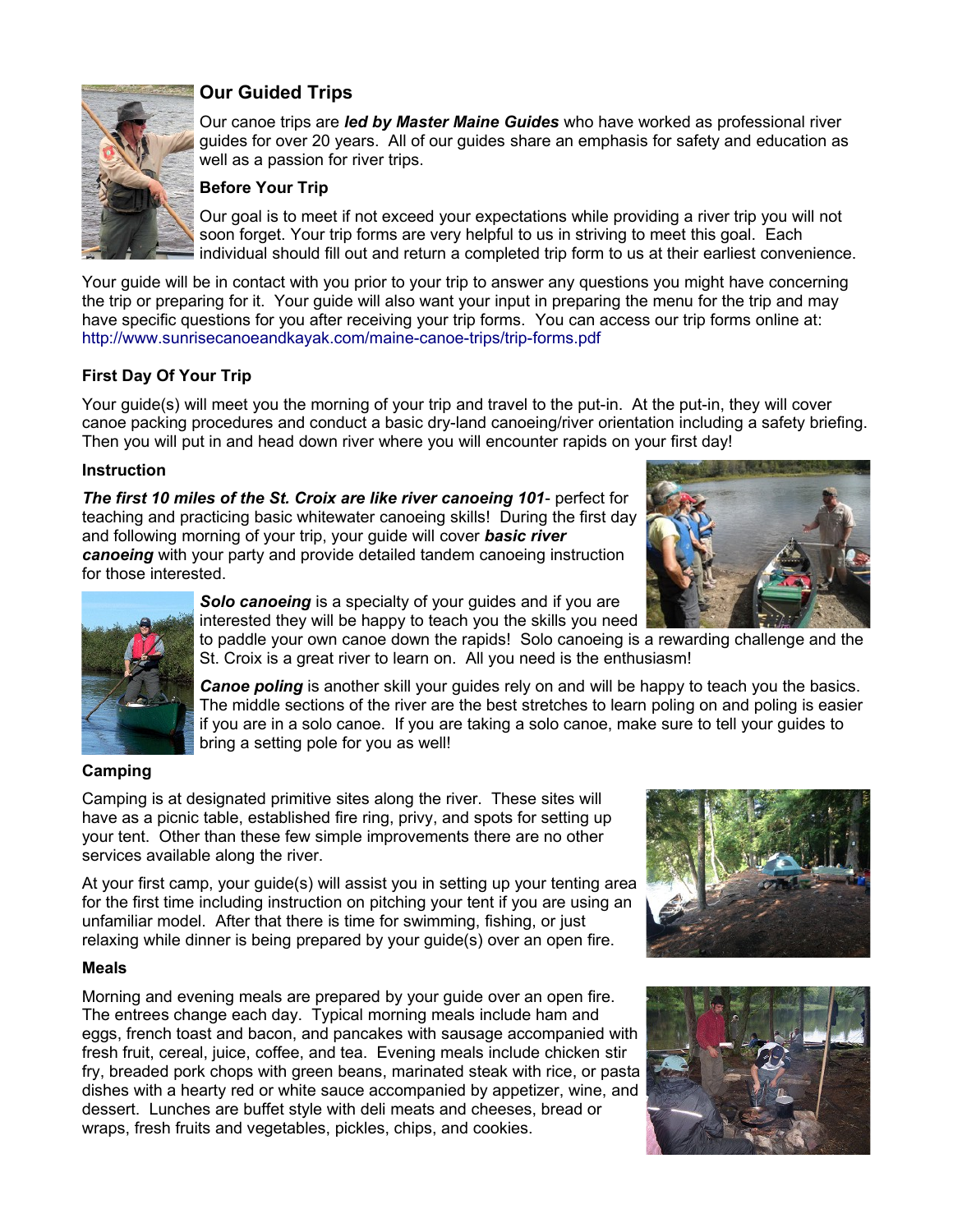Your guide will go over the planned menu with you before your trip and welcome any input regarding personal preference or dietary requirements you may have.

# **Fishing**

Fishing on the St. Croix is excellent given the river's healthy population of smallmouth bass. River bass seem to fight harder making the readily available 10"-12" fish very entertaining, especially on light rigging. There are larger ones though. Landlocked salmon and brook trout are present but become increasingly difficult to target as water temperatures rise in late spring. *If you plan to fish, a Maine fishing license is required*. 3-day, 7 day, and seasonal licenses can be obtained through the Maine Department of Inland Fisheries and Wildlife website

[http://www.maine.gov/ifw/licenses\\_permits/fishing.htm](http://www.maine.gov/ifw/licenses_permits/fishing.htm) or at most fishing supply retailers.

### **Wildlife**

Bald eagles are common sightings on the St. Croix and those with a keen eye may spot a couple nests along the way. Moose, white-tailed deer, black bear, and coyote also inhabit the St. Croix valley. Seeing a coyote or a black bear is extremely rare. It is possible to hear coyotes in the evening.

Bears along the waterway have not been a problem which may be an indication of how little use the river actually sees over the course of a year. While it is common to see another party or two on river during the peak of the summer it is rare that a party can not procure it's own campsite. In any case, the amount of use seems insufficient to attract regular nocturnal visitors, even smaller ones.

### **Last Day Of Your Trip**

We will canoe to our take-out point on the morning of the last day planning to arrive there by noon. If your vehicle is parked in the Princeton area this will ensure you are back at your vehicle and off to your next adventure by 2:30 pm. If we are transporting you party back to the Bangor area this will ensure we back at your hotel by 4:30 pm.

# **Large Groups**

The St. Croix river is particularly well suited for organized groups of any kind including youth groups and paddling clubs. The challenge and accomplishment of running the rapids on this wild stretch of river is not only fun but an excellent team-building and bonding experience. If your group is interested by all means get in touch with us, maybe your group would like to focus on one of the trip options below.

# **The Details**

St. Croix river trips can be scheduled throughout the season but July, August, and September are the best months to go. Just think, while all the other rivers have questionable water levels you will be confidently looking forward to exploring a beautiful wilderness river during the best weather of the year! Fall trips are a rare treat, if you have the flexibility and the inclination to go, by all means give us a call!

### **Trip Size**

We typically run trips of 3-8 participants with 1 or 2 quides. Many of our trips are single party groups or families with 3-6 people. A second guide will be added to your trip if there are at least 7 participants however a second guide may be added to your trip regardless of the number of participants.

### **Trip Length**

St. Croix river trips are generally 3-4 days in length and explore the upper river starting at Vanceboro and continuing down river as far as the Grand Falls Power Station. If your schedule allows, trips of 4-6 days can be arranged by beginning on the head water lakes giving participants a day or two of wilderness lake paddling before entering the river.